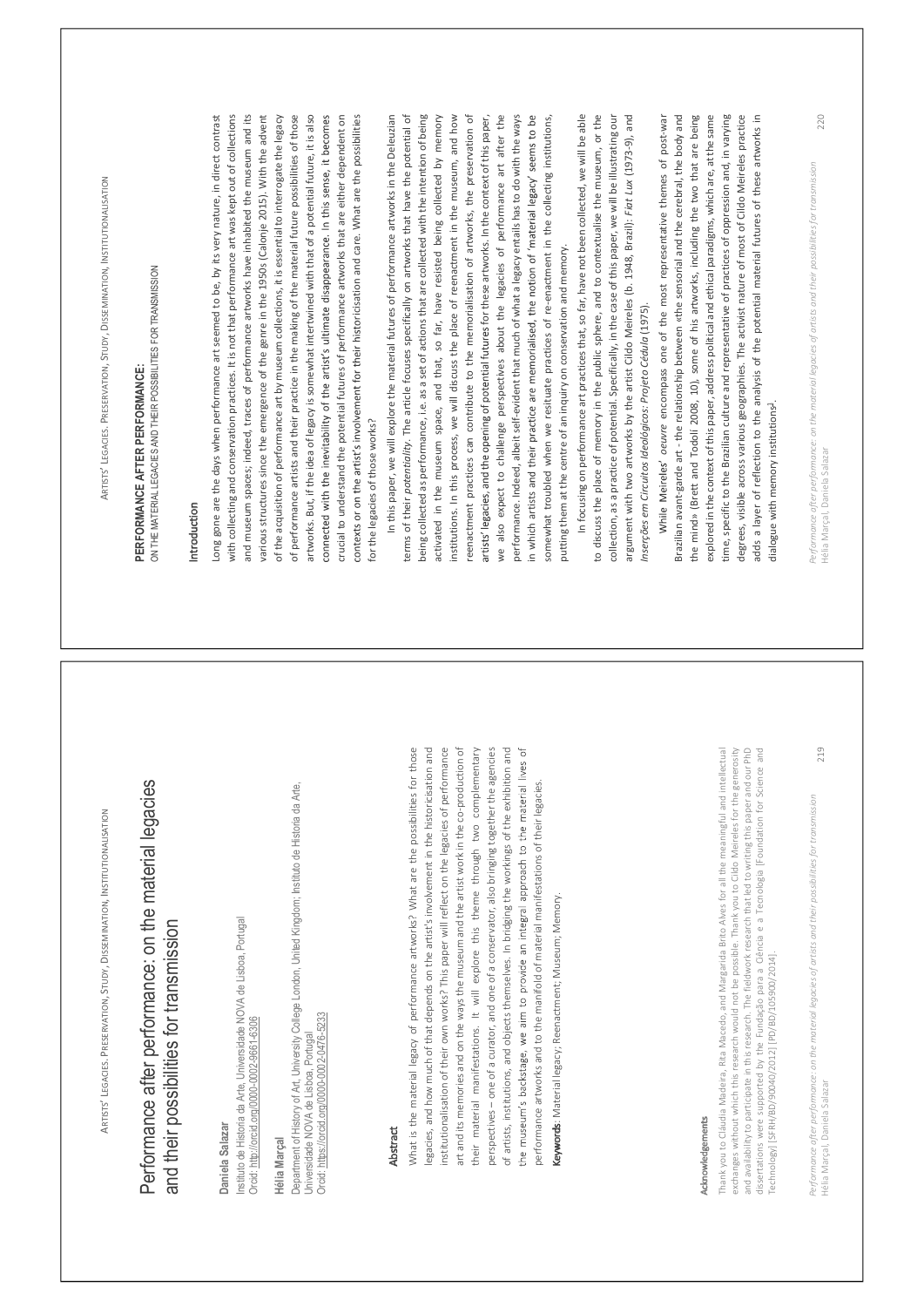ARTISTS LEGACIES. PRESERVATION, STUDY, DISSEMINATION, INSTITUTIONALISATION 221 Performance after performance: on the material legacies of artists and their possibilities for transmission Hélia Marçal, Daniela Salazar O Sermão da Montanha: Fiat Lux, or «The Sermon on the Mount: Let There Be Light» was a performance work that Cildo Meireles presented in Rio de Janeiro in 1979, in which 126,000 matchboxes were piled up in a mirrored room whose floor was covered with black sandpaper. Five performers, representing bodyguards, then would protect the pile of highly flammable material for 24 hours. This artwork was a metaphor for the flammable times of the dictatorship, where fear was intense and constant (Calirman, 2012). Inserções em Circuitos Ideológicos: Projeto Cédula, or «Insertions in Ideological Circuits: Banknote Project», exists at the intersection of activist practice, performance and mail art. The artist made use of existing circulation systems (in this case, the circulation of money in the economy) to disseminate p (Who killed Herzog?)) into banknotes only to return them to the economy and, therefore, creating an underground circuit for the circulation of political statements. Material remains of all of these three artworks currently exist in museum collections. Fiat Lux is usually represented by photographs of the inaugural event, and the latest iteration of this artwork is a collectible box, which includes matches, flyers, and sandpaper. Remains of Inserções em Circuitos Ideológicos: Projeto Cédula are part of several collections, including Tate, in London (United Kingdom). The degree in which collecting institutions activate these artworks as performance somewhat changes, and those changes are propelled by the interactions between the collecting institution and the artworks. Throughout this paper, the materiality of these works will lead us to understand the limits and possibilities of creating display devices for complex performance-based works, while also making apparent the modalities of participation afforded by museums to the artist Both the activist nature of these works and their material lives play with the idea of potentiality. Can the legacies of these performances move from perspectives of endurance and representation, and become materialised, or actualised (after Deleuze), in many changing, transient, forms of embodied practice? Is there a way to memorialise these legacies while also allowing them to act? The paper will first start by discussing the futures of performance, followed by an exploration of the potential of reenactment in destabilising the material formulations that activist performance practice has, so far, had in memory institutions. We will further this argument by suggesting that, through reenactment practices, we see the legacies of performance artworks being actualised in multiple bodies, which are materialised through the relationship artwork-artist-society. Finally, this paper will bring to the fore a proposal for a model of interaction between institution and artist that can bring new perspectives on the legacy of artworks by living artists, one that reflects the inherent keeping them and make them thrive. On the futures of performance art The possible futures of performance art, or the mere possibility of it having a future, are within the widely debated topics emerging from Performance Studies in the last years (Reason 2006). The ARTISTS LEGACIES. PRESERVATION, STUDY, DISSEMINATION, INSTITUTIONALISATION 222 Performance after performance: on the material legacies of artists and their possibilities for transmission recent trend towards performance art incorporation in museum collections can attest how the growing interest in performance art preservation has its repercussions in practice (Wheeler 2003). Despite the outstanding advanc Hélia Marçal, Daniela Salazar future generations, there is an evident knowledge gap regarding the conservation of highly contextual performance-based artworks, such as politically-driven works, created in dictatorship, revolutionary or (post)colonial contexts. That is the case of the two artworks by Meireles that we are exploring here. Artworks that intertwine with activist practice can have many material and conceptual formulations. Their ability to continue to activate social worlds, or to act, is both material and context-specific. The closest definition to the political discourse being proposed by Cildo Meireles through these works has been proposed by the Cuban artist Tania Bruguera (b. 1968, Cuba), who refers to the - positioning in time and space, and how that time and space are built into the political. In an essay in Art Forum - rt of a genre that «not only confronts power with its own tools but creates a temporary juncture where those in power do not » (Bruguera 2009, n.p.n.). The artist defines it as a form of political resistance, that can only happen in the liminal space between a crisis and the adoption of mainstream power moves. She states: The window opens and closes very quickly: You have to enter with precision, during a brief moment when political decisions are not yet fixed, implemented, or culturally accepted. Political- timing-specific artworks happen in the space between the imaginary of a new political reality and -timing-specific art exists within the time it takes for those in power to react. (Bruguera 2019) - Homenaje a Ana Mendieta (Tribute to Ana Mendieta) (1985 96), created after the death of Mendieta2, or Memoria de la postguerra (Postwar Memory) (I in 1993 and II in 1994), where Bruguera juxtaposed the period of crisis that led many artists and intellectuals to leave the country during el periodo especial (1989 the end of the 1990s) with the trauma of postwar (Bishop 2019) Works by other artists also clearly speak to the space in- between a crisis and a process of assimilation (Bishop 2019)3, Insertions into Ideological Circuits Project Banknote (1970). In an interview, Cildo Meireles talked about the relation of this work with time, stating that «the work only exists in the present continuous, when it is circulating» (Balbi 2019, n.p.n.), making evident the relationship between art and politics by means of aesthetical operations that are, indeed, timing-specific. In discussing how politics intertwines with his artistic creations, Meireles further mentions that the totality of his oeuvre is neither absolutely conceptual nor absolutely political: I despise any form of pamphleteering in art, which is the risk we run when art is politically biased. in my case. I do, however, acknowledge that some of my work is political (...). While my works are not politically motivated, they may become political at certain moments, or under certain circumstances regardless of my will. When I made my first Inserções em Circuitos Ideológicos I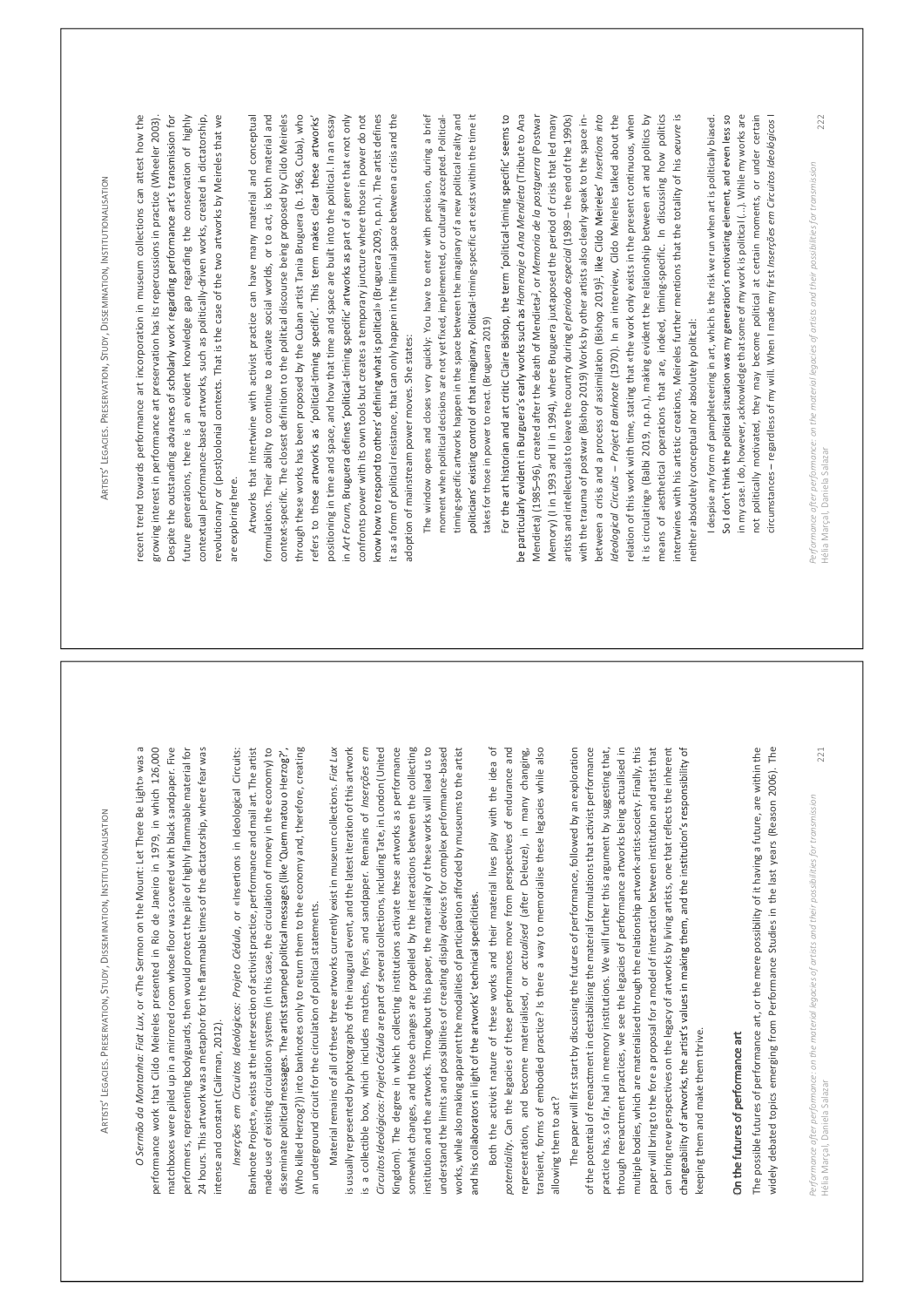ARTISTS LEGACIES. PRESERVATION, STUDY, DISSEMINATION, INSTITUTIONALISATION 223 Performance after performance: on the material legacies of artists and their possibilities for transmission Hélia Marçal, Daniela Salazar stopped drawing for about five years. At that point, I was living in New York (1971 3) and went to importance of art and to reflect on the role played by museums in the democratisation of culture. (Meireles and Morais 2008, n.p.n.) The expression of Insertions into Ideological Circuits Project Banknote is, therefore, intertwined with time while also unfolding both in significance and materiality as time goes by and the political landscape changes. The artist has revisited this work in 2012 and in 2019. In 2012, Meireles stamped the banknotes with sentences that read «Porquê Celso Daniel foi assassinado?» [Why was Celso Daniel killed?] and «Porquê Toninho do PT foi assassinado?» [ murdered?]4, echoing the deaths of these politicians linked to the scandal of Mensalão. In 2019, Meireles questioned the suspicious death of Marielle Franco in 20185. picture was also put side-by-side with the profile of a woman embodying the symbol of the republic, juxtaposing ideals of activism, struggle, and democracy itself. The actualisation of Insertions by Meireles, on the one hand, responds to what Bruguera came - possible iterations of this work across time. On the other hand, in redefining the discursive prompts in this work, Meireles also reframes its aesthetic possibilities in the museum: how does the expanding life of Insertions relate with that of the remains of past actions that are now in museum collections? Can the legacy of this artwork exist in a given, static, format, or is its legacy intertwined with that of circulation devices, economic reproduction, and new agents in forms of political violence and oppression? Collecting the political, or the legacies of performance Part of the process of preserving artworks like Insertions into Ideological Circuits is to account for the changes in how the artworks change over time, and to accept that their materiality needs to convey a moment in time and a situation that keeps challenging any type of normativity. To give an «Who killed Herzog?» provide a glimpse into a past political action, functioning almost as a historical document of a practice that no longer exists. The banknotes that ask «Who killed Marielle Franco?», on the other hand, are a site of political statement and protest, which gain ever more relevance in the context of the current ruling. In keeping with the form, but reframing temporality in the actual object, Meireles is bringing the artwork to a site of ongoing political action, activating it once more. Tania Bruguera also reflects on this dichotomy in her Art Forum article. In her own words: Form is defined in political-timing-specific art by the political sensibility of the time and place for tent. Form and content are interdependent, linked to the specificity of a political moment. Any political change requires a reevaluation of the form used to produce political art. (Bruguera 2019, n.p.n.) We already see how art institutions sometimes struggle to acknowledge a work that, by the means of its production, needs to have its materiality revitalised and updated. When these artworks are incorporated in museum collections, with few exceptions, they are usually transformed into ARTISTS LEGACIES. PRESERVATION, STUDY, DISSEMINATION, INSTITUTIONALISATION 224 Performance after performance: on the material legacies of artists and their possibilities for transmission Hélia Marçal, Daniela Salazar fixed and institutionalised entities, which do not respect liveness from the original context of creation (cf. Madeira, Salazar and Marcal, 2018). That is the case, when they are incorporated as installations, or when performance is presented as documentation (Calonje 2015, Madeira et al. 2018). In both cases, decisions are often made a priori, with, until recently, institutions struggling to consider reenactments as means for transmission, due to their association with the idea of fake or appropriation (Lepecki 2016). Whenever they are indeed acquired and shown as performance, issues relating to where and how the artwork can be activated, and what are the consequences of its activism/activation become ever more important. These works, as mentioned by Claire Bishop, function differently in different contexts and times, and some of the things they ought to activate simply do not exist in some parts of the world: seems obvious that such interventions will look very different in Cuba, China, and Russia than in so-called liberal democracies, where culture is less micromanaged and dissent has (at least until recently) been viewed as healthy. This difference is manifest in the respective terminologies by which we label opposition: The dissident in authoritarian regimes is referred to here as an activist. Political timing specificity sits between these positions, dissident and activist, yet differs from both, because it seeks to expose contradiction rather than to express indignation or propose solutions (Bishop 2019). Although the un-transposability of the milieu of activist practice to other temporal or spatial geographies would be particularly relevant when thinking about some political-timing specific artworks such as Tatlin's Whisper #6 (Havana Version), created by Tania Bruguera in 2009 and now part of the collection of the Guggenheim Museum - some artworks by Cildo Meireles contest this proposition. That is the case of the performance/ installation Fiat Lux. This artwork operates through the ambiguity of being inserted in a museum or gallery space, which is deemed safe, clean, neutral, while also posing substantial danger, risk, and discomfort to everyone that enters such space. The sandpaper on the floor, which causes the visitor to create a scratch sound with each step, is juxtaposed with 126,000 matches that are placed right at the centre of the gallery. Sentences from the Sermon of the Mountain, induce an act of judgement about the righteousness of audiences, who read those words while also looking to themselves in the mirrored surface. The performers, posing as security officers, not only restrain the movements of visitors by impact their fruition of the space of the matchboxes, but they also exert psychological pressure, making clear to anyone that steps into that space that they do not belong there, and that they are being watched, and will be restricted if need. This space, this artwork, is not for them. Having been created in 1979, in the middle of the oppressive dictatorial regime in Brazil, this artwork emerged and developed in a very particular political context. Certainly, the feelings of fear, surveillance, risk are not comparable to the ones felt by the visitors who attended the inaugural event of Fiat Lux in Rio de Janeiro. But, while the temporal and emotional specificity of this work is at play in defining its possible material legacies, we argue that it should not be seen as an impediment to practices of memorialisation. This artwork is currently absent from museum collection, having mostly been shown as ephemera and photographic documentation. Could the political context of the emergence of this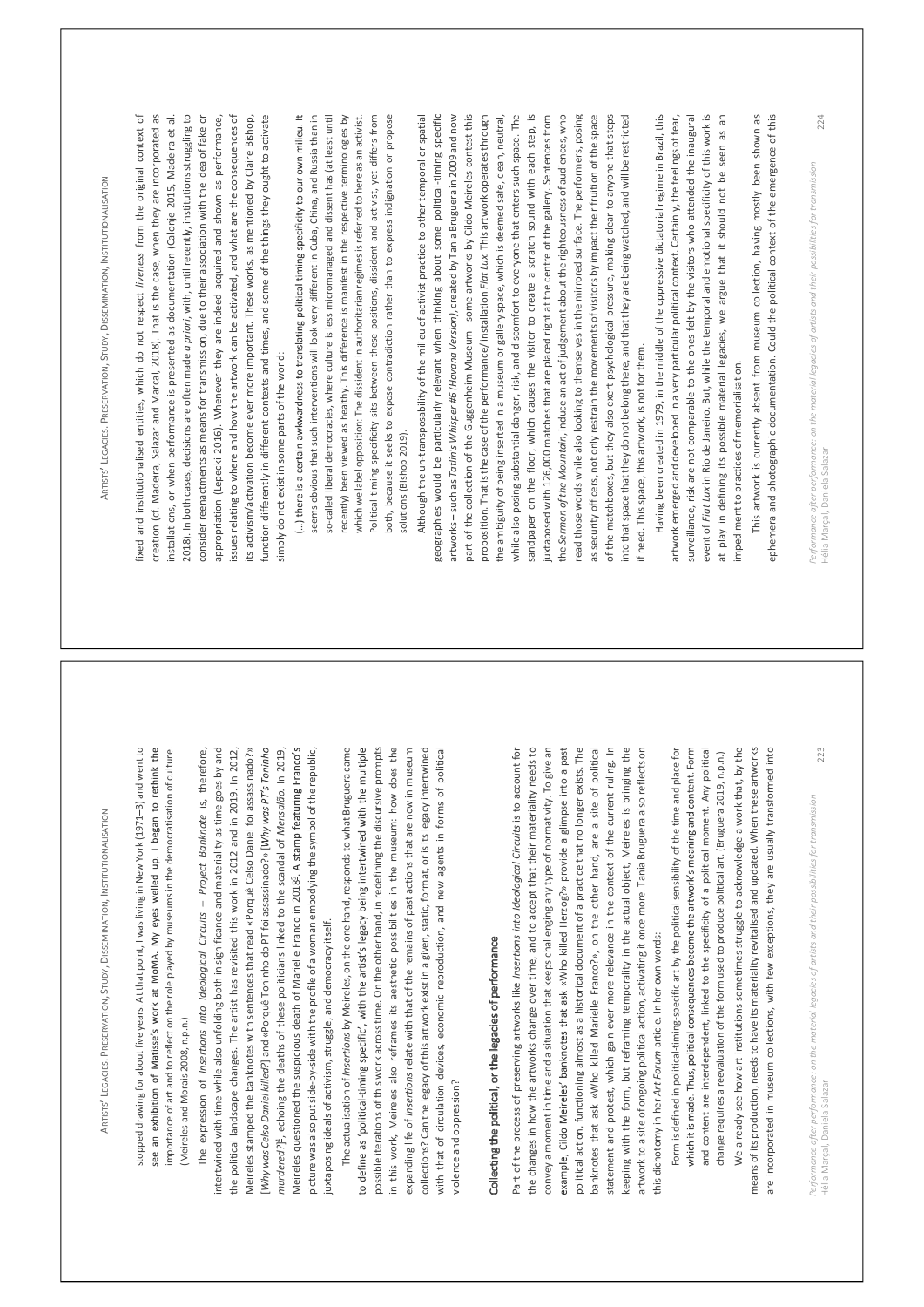ARTISTS LEGACIES. PRESERVATION, STUDY, DISSEMINATION, INSTITUTIONALISATION 225 Performance after performance: on the material legacies of artists and their possibilities for transmission work be the reason why it, so far, has been absent as an installation in the retrospective exhibitions Hélia Marçal, Daniela Salazar oeuvre? And how do these absences impact the potential of the legacy of Fiat Lux? The question of what to acquire and in which ways comes to the fore. Is it for museums to acquire artworks that are to be shown in places where they still work in that liminal space between protest and dissent? Would that mean that the works can only be put on display in contexts where they maintain that practice? What happens to these works when they cease to activate some sort of political action? And who is to decide if the context is right, and if the artwork worked or not as a political device? These questions have direct repercussions in how the artwork is managed as part of a collection, the conditions for lending the work, and the possibilities for its many futures. The risk posed by displaying Fiat Lux - which, in itself, is also about risk - is undeniable. Health and Safety measures could easily justify the need to withdraw 126,000 matchboxes from a contained, interior space, with some very valuable artworks in adjacent rooms. Moreover, it is possible that the behaviour Meireles incites in the people who come into the space of Fiat Lux is not desirable by many venues. Fiat Lux is, after all, a space of unpredictability, a space where authority (and autocracy) and fatality are intertwined. The visitor is quickly left with no ground on how to operate within and with this installation. The fear of causing a spark and burning the all building, or of being reprimanded by the very threatening security guards that are keeping the order in such space, would create a sense of fragility that could make even the most confident museum visitor aphreensive (cf. Meireles 2009). It is through this dichotomy between order and resistance, that Meireles contests what means to be safe in a museum. In this process, however, the artist is also framing his legacy as one of contestation and activism, questioning the museum as a place for those practices. In reflecting on the place of the museum in practices of contestation and protest, or how the museum and other collecting institutions can foster the legacy of these projects, allowing them to both continue to be act-ivated and participating in act-ivist forms of artistic practice, we are exploring the notion of reenactment in the context of performance studies. On Reenactments Performance art reenactments consist of informed embodiments of a performance artwork after reenactments, on one hand, can also be seen as a false testimony of the performance event (or an unauthentic one) (Bishop 2019). On the other hand, theorists in the field of Performance Studies consider reenactments as «an activity that preserves heritage through ritualized behavior [sic], adding fruitful contributions to history as long as they are not based original meaning and artistic intentionality» (Jones 2012, 16). Rebecca Schneider, for example, one of the main precursors of the development of the concept within the field of Performance Studies, refers to reenactment as to a revision and, in that sense, as to an «act of survival» (Schneider 2011, 7). Although the idea of reenactment as a way to pursue the survival of this genre is particularly ARTISTS LEGACIES. PRESERVATION, STUDY, DISSEMINATION, INSTITUTIONALISATION 226 Performance after performance: on the material legacies of artists and their possibilities for transmission relevant for the current discussion about performance art conservation, it is essential to understand how they differ from documents. Hélia Marçal, Daniela Salazar Reenactments differ from performance art documents both at the time of their creation (documents can be produced during the event, while reenactments are always created a posteriori) and in the way they are embodied. While documents tend to follow what is considered to be the that reason, often considered more transient and subjective (Reason 2007, Calonje 2015). Like documents, performance art reenactments can be seen as another partial text having the original event as referent that need to be confirmed by an act of reception. Similarly, they can also be regarded as embodied mnemonic resources of the performance artwork. If documents exist as material remains of the performance artwork, from photos and videos to narratives, technical or legal documents, reenactments can be considered embodied versions of the work. They can be considered as the only way to restore the practice of the performance art event, which is only actualisation Actualising practice, making it current, and consolidating the embodied knowledge that emerges from it, is essential in the case of performance art. Performance art is transmitted through practice, as there is no way to communicate a particular gesture, an aesthetic gaze, or the experience of entering a repressive environment, in any inscriptional form. In this sense, as documents cannot capture what is not written, not said or not seen, embodied knowledge is a complement to the archive, which is made of all the inscriptional forms that can be captured and stored. This embodied knowledge, balanced between the unsayable and the unsaid (Agamben 2002), the disruptive anarchy and the rhizomatic growth, has been called repertoire. Diana Taylor, Performance Studies theorist and founder of The Hemispheric Institute of Performance and Politics, coined the term repertoire in opposition to the notion of the archive broadly understood as conceptual demarcations, reenactments can be seen as a way to transmit the unstable and precarious repertoire of performance-based artworks. While documents tend to express the colonial views of the power systems they represent (Foucault 2002), reenactment also serves as a means to recover alternative and suppressed narratives, which are often concealed by archives more concerned with amplifying their own (official) version of history. Reenactments thus influence not only the way performance art is preserved or historicized, but also demand a sense of perspective regarding official and neoliberal uses of history. To use «neoliberal impetus to never look back, as if any longing for the past was a mere expression of infantile, regressive, or naïf nostalgia» (Lepecki 2016, 27). In this sense, more than providing a glimpse of the past, they act as sites of critical study of our past interactions in a local and global perspective, as an instrument to resist (or counter-resist) official and normative narratives. This view would be in line with what the Performance Studies theorist Louis van den Hengel calls the act of return. Van den Hengel proposes that the afterlife of performance art can be seen as memory devices that can be expressed «through particular bodies and individuals», and yet, «cannot be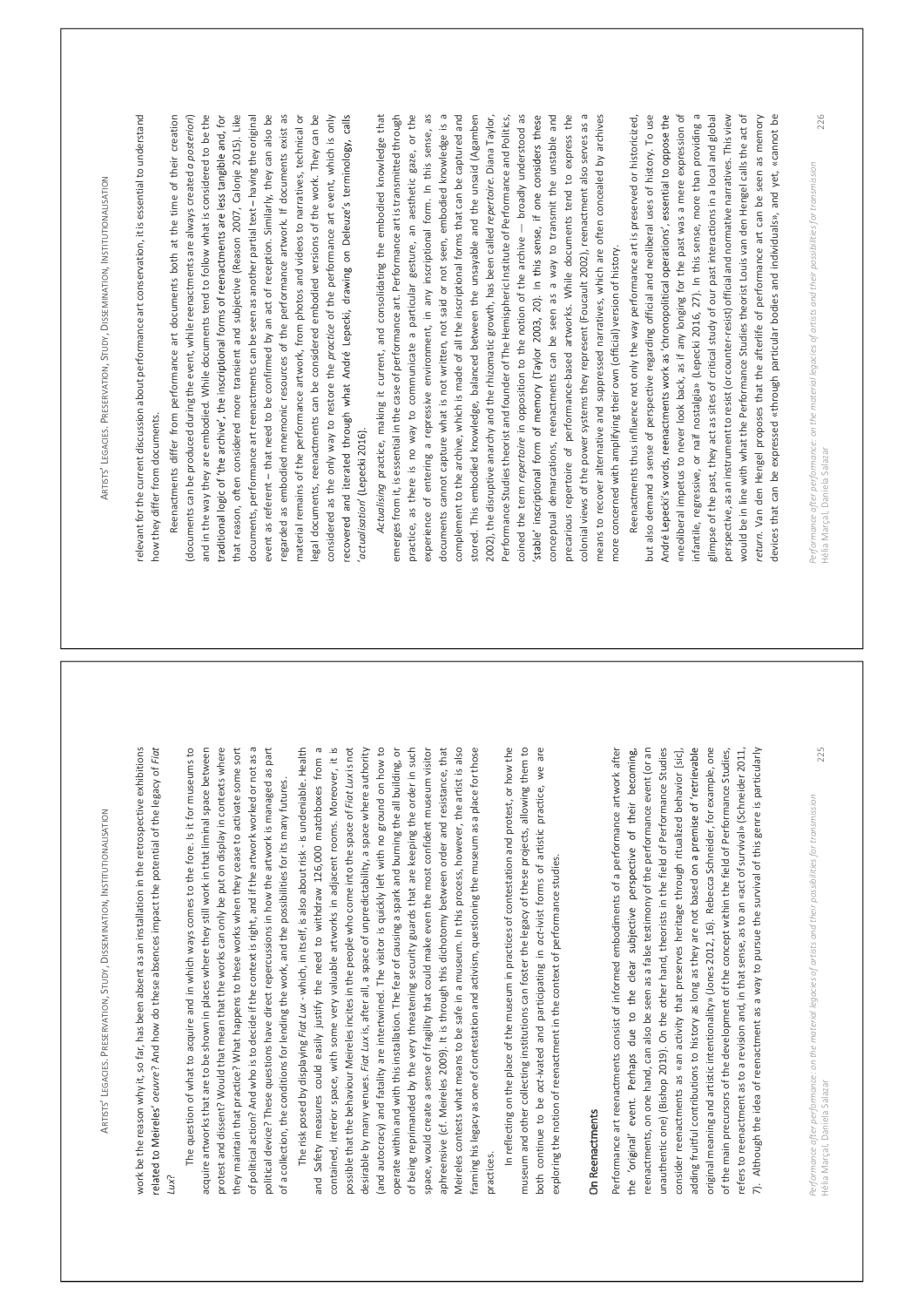ARTISTS LEGACIES. PRESERVATION, STUDY, DISSEMINATION, INSTITUTIONALISATION 227 Performance after performance: on the material legacies of artists and their possibilities for transmission contained in any single place but rather operates by way of affective interconnections or creative encounters Hélia Marçal, Daniela Salazar » (van den Hengel 2017, 127). In this sense, as van den Hengel puts it, memory itself «works as a performative practice» (van den Hengel 2017, 127). It is, therefore, possible to think of -exhausted creative fields of impalpable erformance artworks (Lepecki 2010, 31). But in which ways can re- enactments be utilised to activate the performative momentum promoted by Insertions, or the political environment instigated by Fiat Lux? Moreover, how can re-enactments in museums participate in the construction - their collections? Practices of memorialisation expressed through re-enactments indeed promote some of the possibilities that emerge from the process of going back and yet, being always in the present. This procedures of care around these political-timing specific artworks, contesting, in the process, the limits of the material legacy of performance art. There are, however, other aspects in museum practice that are not quite so explicit and that create structures of fixation that hamper the possibilities for these artworks to change. If we adopt a Foucaultian and Agambenian perspective about the museum, this project of re-enactment can directly oppose the prospect of these institutions as confinement devices. In this sense, the legacy of artworks such as Fiat Lux and Insertions into Ideological Circuits is inevitably prone to become static, self-contained, and controlled by the museum. On the other hand, museums and other memory institutions can continue the steps pioneered in the 20th century, and that led to the collection of installations, video art, or other performance-based artworks that directly contradict existing processes, procedures, and structures. Indeed, if museums, inasmuch as reenactments, suffer from an inherent anachronistic nature, existing in a liminal state between the past and the future, would not be the case that such intrinsic liminarity could be actualised through forms of activism? Is the museum not already recognised as an inherently politicised place of experience?6 And, if so, can the purpose of experience in museum, which has, so far, been formatted around forms of curatorial practice that are somewhat intertwined with forms of economic growth and the creation of social capital, be reformatted to acknowledge the potential of memorialising activist practice in art Conclusions The present essay intends to interpellate the concept of legacy through the multiple perspectives, not only in the way that the artist conceives the futures of their works, but also the way that these legacies are activated or transformed by both the institution and the artist. The works of Cildo Meireles bring to this discussion an important gaze through the dichotomies of the spaces of emergence of legacies of activist artistic practice in the museum as part of the public sphere. In the way of trying to define what the artists legacies mean in the contemporary artistic practices pertaining to activism and performance, we intertwined the notion of legacy with that of survival; and such survival, we propose, is operated through reenactment. In this essay, we have explored the potential of reenactment for recovering counter-narratives of the legacy of ARTISTS LEGACIES. PRESERVATION, STUDY, DISSEMINATION, INSTITUTIONALISATION 228 Performance after performance: on the material legacies of artists and their possibilities for transmission performance art in museums, which are usually seen as contained and static spaces. Reenactments appear as memory practices, which, instead of repeating (oppressive and male- and Western- centric) historical narratives, diffract history in different bodies, perspectives, and memories. In this sense, reenactments are forms of preservation that recall embodied and inscriptional archives, often resulting in interchanging spaces between conservation and curatorial practices. They are Hélia Marçal, Daniela Salazar forms of contestation in themselves, therefore, they remember both the liminarity and insubordinate nature nurtured in the original event, and multiply the instances of political dissent, adapting the form of the performance to acknowledge various political circumstances. These elements comply with and embody the possibility of an actualisation and (re)activation of these political and artistic legacies, while fostering their potential of transformation and interpellation with each exhibition context. The concept of legacy, therefore, rests here in a performative domain, one that embraces the constant mutation of the meanings of artworks, and engages with the idea that the original event is precisely that: the start of a life full of expected and unexpected transformations, of turning points that lead to unstable and successive acts of recreation. Bibliography Agamben, Giorgio. 2002. Remnants of Auschwitz: The Witness and the Archive, trans. by Daniel Heller-Roazen, New York: Zone Books. Balbi, Clara. 2019. Em Nova Exposição, Cildo Meireles questiona morte de Marielle. In GZH Cultura e Lazer, URL: //gauchazh.clicrbs.com.br/cultura-e-lazer/noticia/2019/09/em-nova-exposicao-cildo-meireles-questiona- morte-de-marielle-ck0zgmjkd00oh01mtlaq1b9mm.html (accessed in 12 February 2020). Bishop, Claire. May 2019. Rise to the occasion. Art Forum, n.p.n. URL: https://www.artforum.com/print/201905/claire-bishop-on-the-art-of-political-timing-79512 (accessed in 12 February 2020). Brett, Guy (ed.). 2009. Cildo Meireles, Barcelona, MACBA. Bruguera, Tania. May 2019. Notes on political timing specificity. Art Forum, n.p.n. URL: https://www.artforum.com/print/201905/notes-on-political-timing-specificity-79513 (accessed in 12 February 2020). Calirman, Claudia. 2012. Brazilian Art During Dictatorship: Antonio Manuel, Artur Barrio, and Cildo Meireles. London: Duke University Press. Foucault, Michel. 1977 [1975]. Discipline and Punish: The Birth of the Prison, trans. by Alan Sheridan London: Penguin Books. Foucault, Michel. 2002 [1969], The Archaeology of Knowledge, trans. by A. M. Sheridan Smith. London / New York: Routledge. Jones, Amelia. 2012. The Now and the Has Been: Paradoxes of Live Art in History. In Perform, Repeat, Record: Live Art in History, ed. by Amelia. Jones and Adrian, pp. 9-25. Heathfield, Bristol: Intellect Books, Lda. Lepecki, André. 2010. The Body as Archive: Will to Re-Enact and the Afterlives of Dance. Dance Research Journal, nº 42(2): 28-48. URL: https://doi.org/10.1017/S0149767700001029. Lepecki, André. 2016. Singularities: Dance in the Age of Performance, London and New York: Routledge. Madeira, Cláudia, Daniela Salazar, and Hélia Marçal. 2018. Performance art temporalities: relationships between Museum, University, and Theatre. Museum Management and Curatorship, 33(1): 79-95, doi: 10.1080/09647775.2017.1419828.